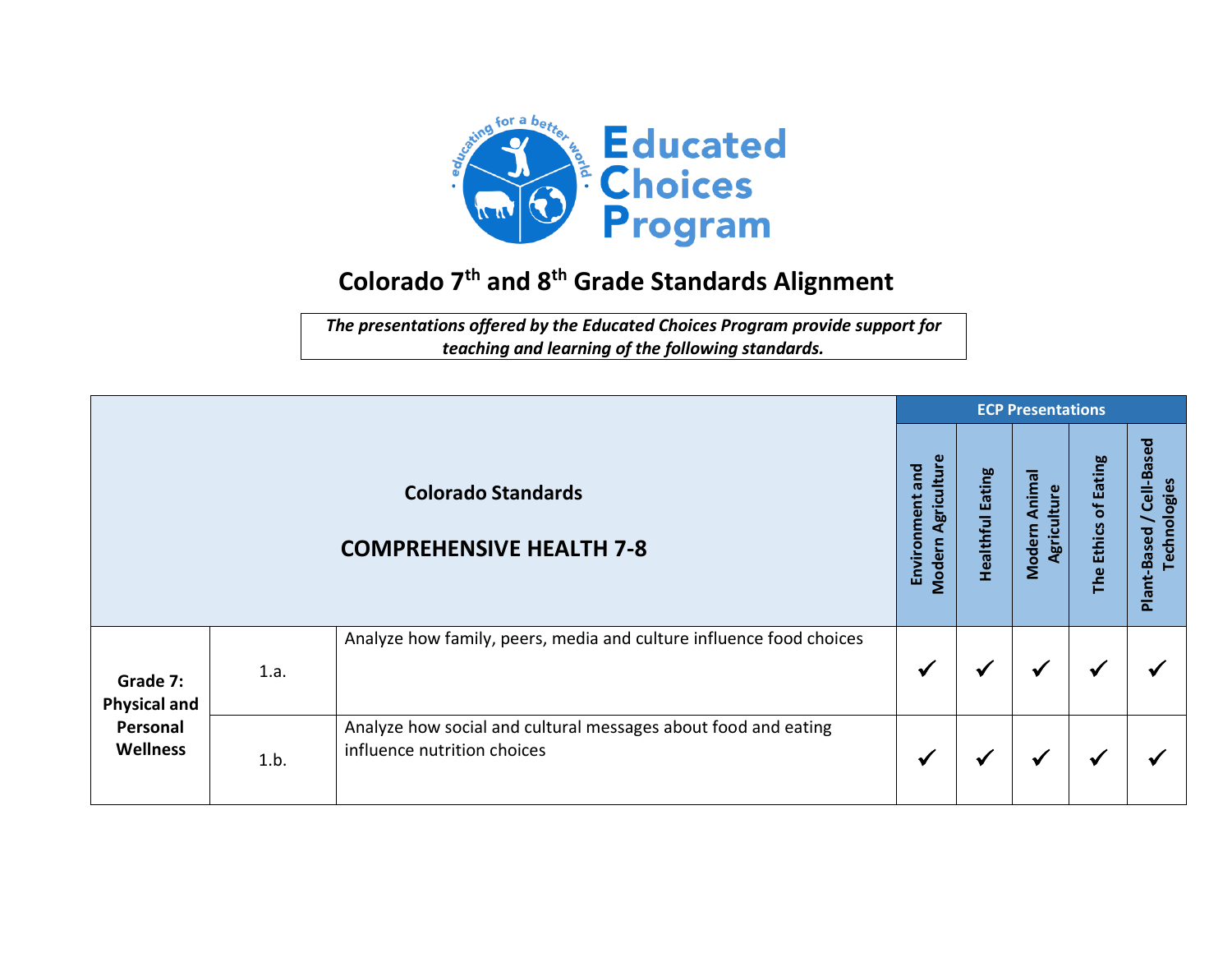| Grade 7:<br><b>Physical and</b><br>Personal<br><b>Wellness</b> | 1.c. | Analyze the influence that adults and role models have on one's food<br>choices                                                                          | ✔ | ₩            |   |  |
|----------------------------------------------------------------|------|----------------------------------------------------------------------------------------------------------------------------------------------------------|---|--------------|---|--|
|                                                                | 1.d. | Analyze internal influences on one's food choices                                                                                                        | ✔ | M            |   |  |
|                                                                | 2.a. | Develop strategies for making healthier food and beverage choices in a<br>variety of settings such as eating out, at home, with friends, or at<br>school |   | ✔            | ₩ |  |
| Grade 8:<br><b>Physical and</b><br>Personal<br><b>Wellness</b> | 4.a. | Explain contributing factors to health status                                                                                                            |   | $\checkmark$ |   |  |
|                                                                | 4.b. | Analyze the relationship among poor eating habits, inactivity, tobacco<br>and alcohol use, and health status                                             |   | $\checkmark$ |   |  |
| Grade 8:<br><b>Emotional</b><br>and Social<br>Wellness         | 2.b. | Describe how personal and family values and feelings influence choices                                                                                   | ✔ | ₩            |   |  |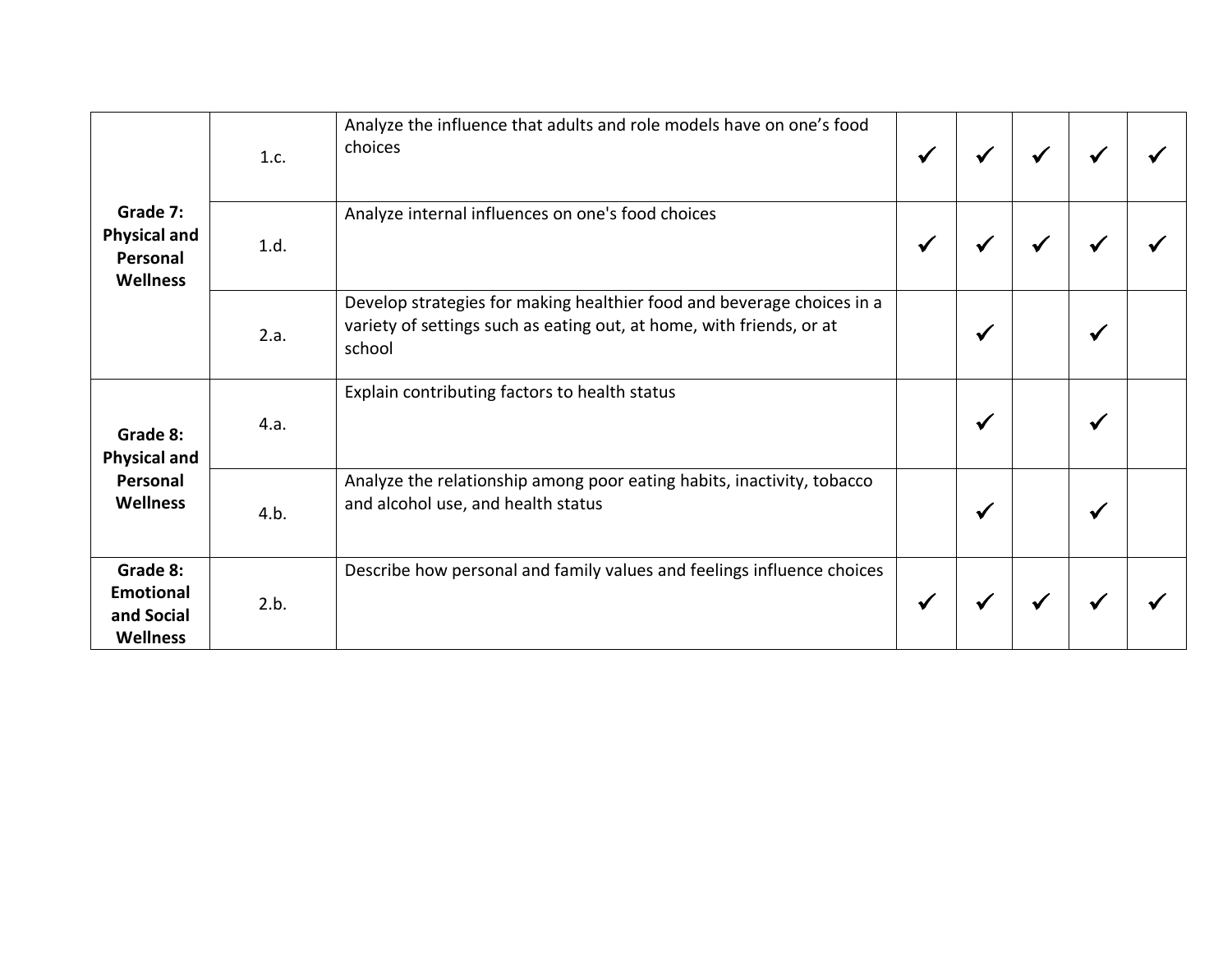|                                                                  |         |                                                                                                                                                                                                                                       |                                              |                         | <b>ECP Presentations</b>     |                      |                                                       |  |  |  |  |
|------------------------------------------------------------------|---------|---------------------------------------------------------------------------------------------------------------------------------------------------------------------------------------------------------------------------------------|----------------------------------------------|-------------------------|------------------------------|----------------------|-------------------------------------------------------|--|--|--|--|
|                                                                  |         | <b>Colorado Standards</b><br><b>READING, WRITING, &amp; COMMUNICATING 7-8</b>                                                                                                                                                         | <b>Modern Agriculture</b><br>Environment and | <b>Healthful Eating</b> | Modern Animal<br>Agriculture | The Ethics of Eating | <b>Based Technologies</b><br>$/$ Cell-<br>Plant-Based |  |  |  |  |
| Grade 7:<br>Oral<br><b>Expression</b><br>and<br><b>Listening</b> | 2.a     | Engage effectively in a range of collaborative discussions (one-on-<br>one, in groups, and teacher-led) with diverse partners on grade 7<br>topics, texts, and issues, building on others' ideas and expressing<br>their own clearly. |                                              |                         | √                            | ✔                    |                                                       |  |  |  |  |
|                                                                  | 2.a.iii | Pose questions that elicit elaboration and respond to others'<br>questions and comments with relevant observations and ideas that<br>bring the discussion back on topic as needed.                                                    |                                              |                         |                              |                      |                                                       |  |  |  |  |
|                                                                  | 2.a.iv  | Acknowledge new information expressed by others and, when<br>warranted, modify their own views.                                                                                                                                       | $\checkmark$                                 |                         |                              |                      |                                                       |  |  |  |  |
|                                                                  | 2.b     | Analyze the main ideas and supporting details presented in diverse<br>media and formats (e.g., visually, quantitatively, orally) and explain<br>how the ideas clarify a topic, text, or issue under study.                            |                                              |                         | √                            | ✔                    |                                                       |  |  |  |  |
|                                                                  | 2.c     | Delineate a speaker's argument and specific claims, evaluating the<br>soundness of the reasoning and the relevance and sufficiency of the<br>evidence.                                                                                | $\checkmark$                                 |                         |                              | ✔                    |                                                       |  |  |  |  |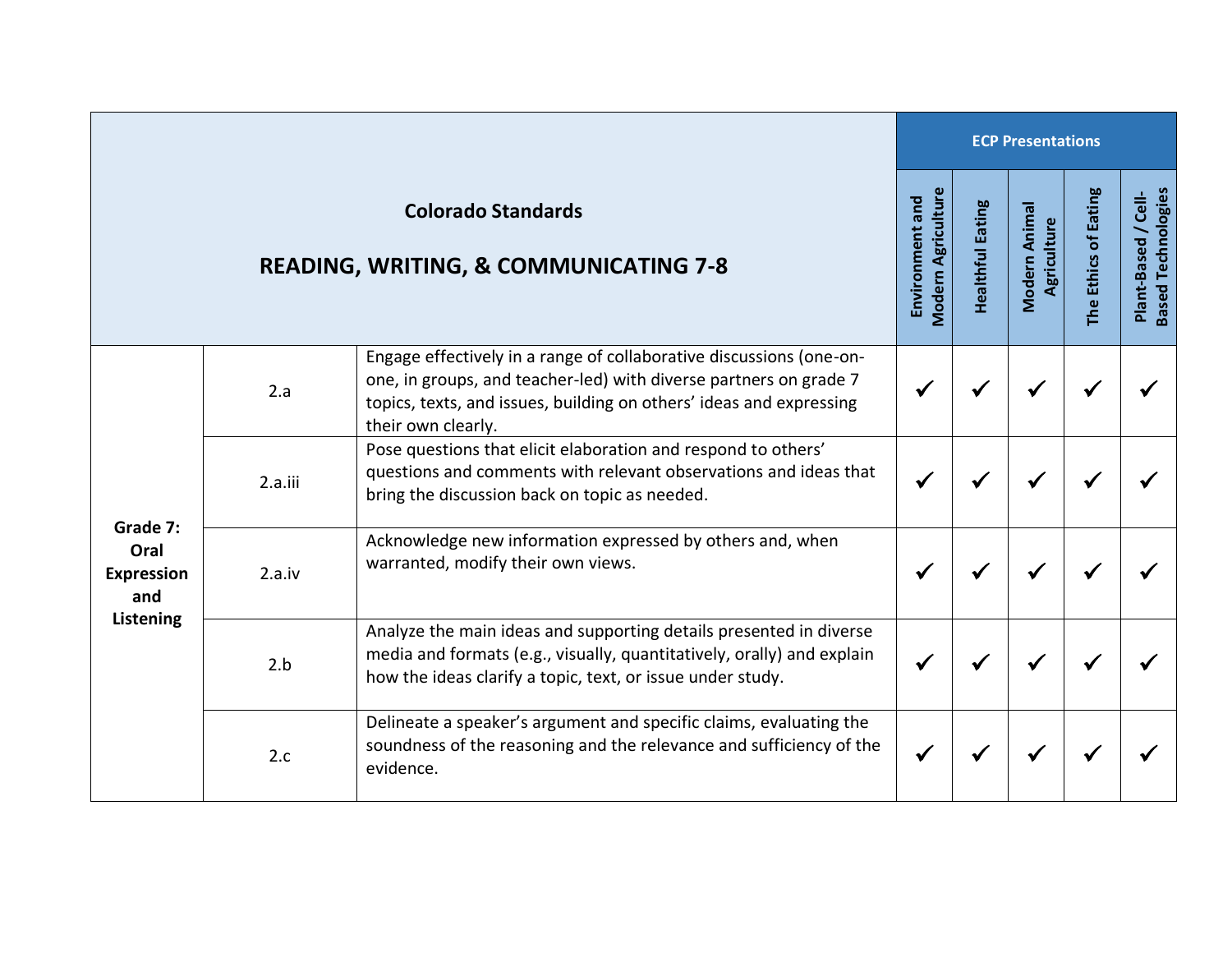|                                                           | 1.a.        | Engage effectively in a range of collaborative discussions (one-on-<br>one, in groups, and teacher-led) with diverse partners on grade 8<br>topics, texts, and issues, building on others' ideas and expressing<br>their own clearly. |  |  |  |
|-----------------------------------------------------------|-------------|---------------------------------------------------------------------------------------------------------------------------------------------------------------------------------------------------------------------------------------|--|--|--|
|                                                           | $1.a.$ iii. | Pose questions that connect the ideas of several speakers and<br>respond to others' questions and comments with relevant evidence,<br>observations, and ideas.                                                                        |  |  |  |
| Grade 8:<br>Oral<br><b>Expression</b><br>and<br>Listening | 1.a.iv.     | Acknowledge new information expressed by others, and, when<br>warranted, qualify or justify their own views in light of the evidence<br>presented.                                                                                    |  |  |  |
|                                                           | 2.b         | Analyze the purpose of information presented in diverse media and<br>formats (e.g., visually, quantitatively, orally) and evaluate the<br>motives (e.g., social, commercial, political) behind its presentation.                      |  |  |  |
|                                                           | 2.c.        | Delineate a speaker's argument and specific claims, evaluating the<br>soundness of the reasoning and relevance and sufficiency of the<br>evidence and identifying when irrelevant evidence is introduced.                             |  |  |  |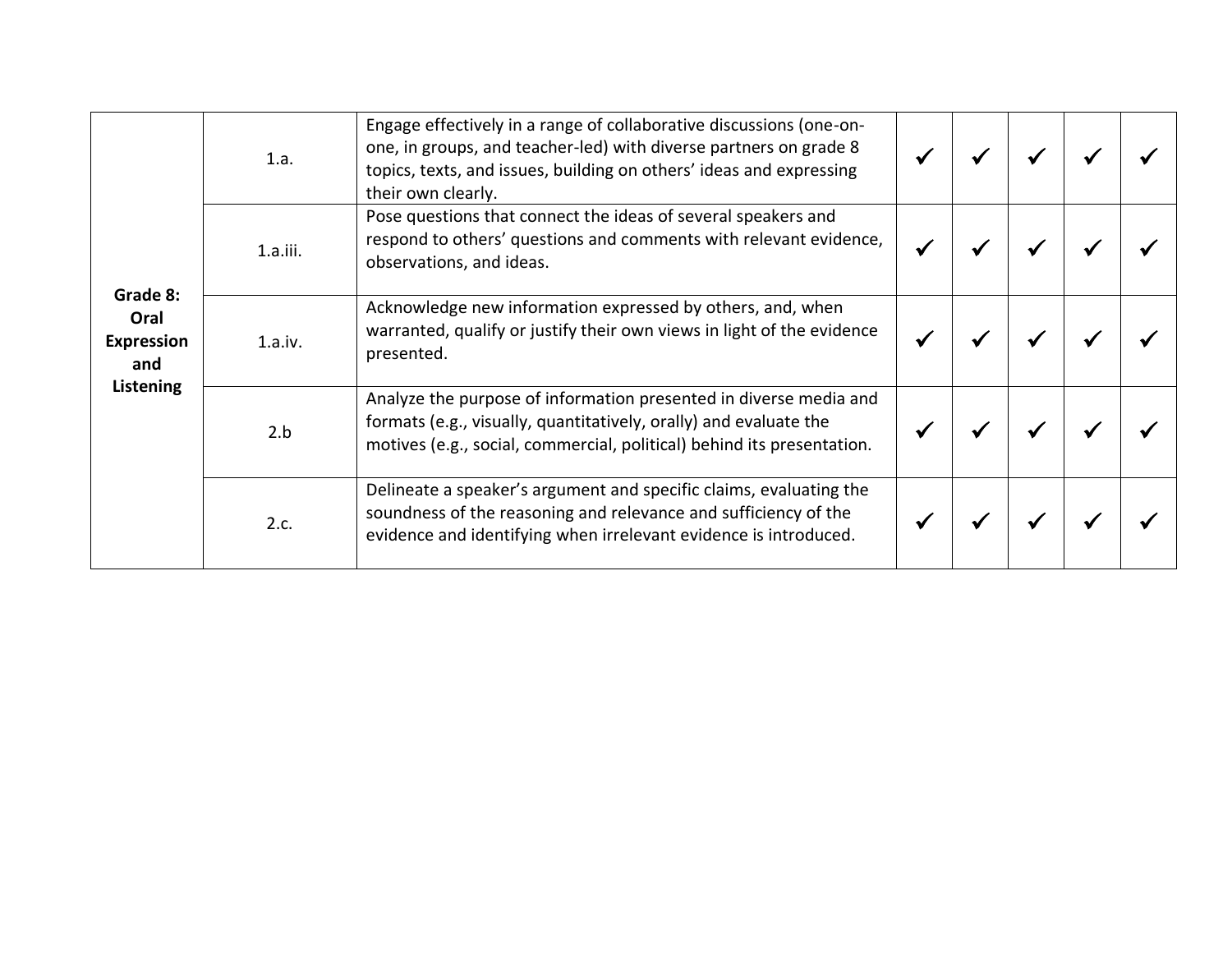|                                 |      |                                                                                                                                         |                                                 | <b>ECP Presentations</b> |                                 |                      |                                                     |  |  |
|---------------------------------|------|-----------------------------------------------------------------------------------------------------------------------------------------|-------------------------------------------------|--------------------------|---------------------------------|----------------------|-----------------------------------------------------|--|--|
|                                 |      | <b>Colorado Standards</b><br><b>SCIENCE 7-8</b>                                                                                         | Agriculture<br>Environment and<br><b>Modern</b> | Eating<br>Healthful      | Animal<br>Agriculture<br>Modern | The Ethics of Eating | <b>Based Technologies</b><br>/ Cell-<br>Plant-Based |  |  |
| Grade 8:<br><b>Life Science</b> | 1.a. | Develop, communicate, and justify an evidence-based scientific<br>example of how humans can alter ecosystems.                           | ₩                                               |                          |                                 | ✔                    |                                                     |  |  |
|                                 | 1.b. | Analyze and interpret data about human impact on local ecosystems                                                                       | $\checkmark$                                    |                          |                                 | √                    |                                                     |  |  |
|                                 | 1.e. | Examine, evaluate, question, and ethically use information from a<br>variety of sources and media to investigate an environmental issue | ₩                                               |                          |                                 |                      |                                                     |  |  |